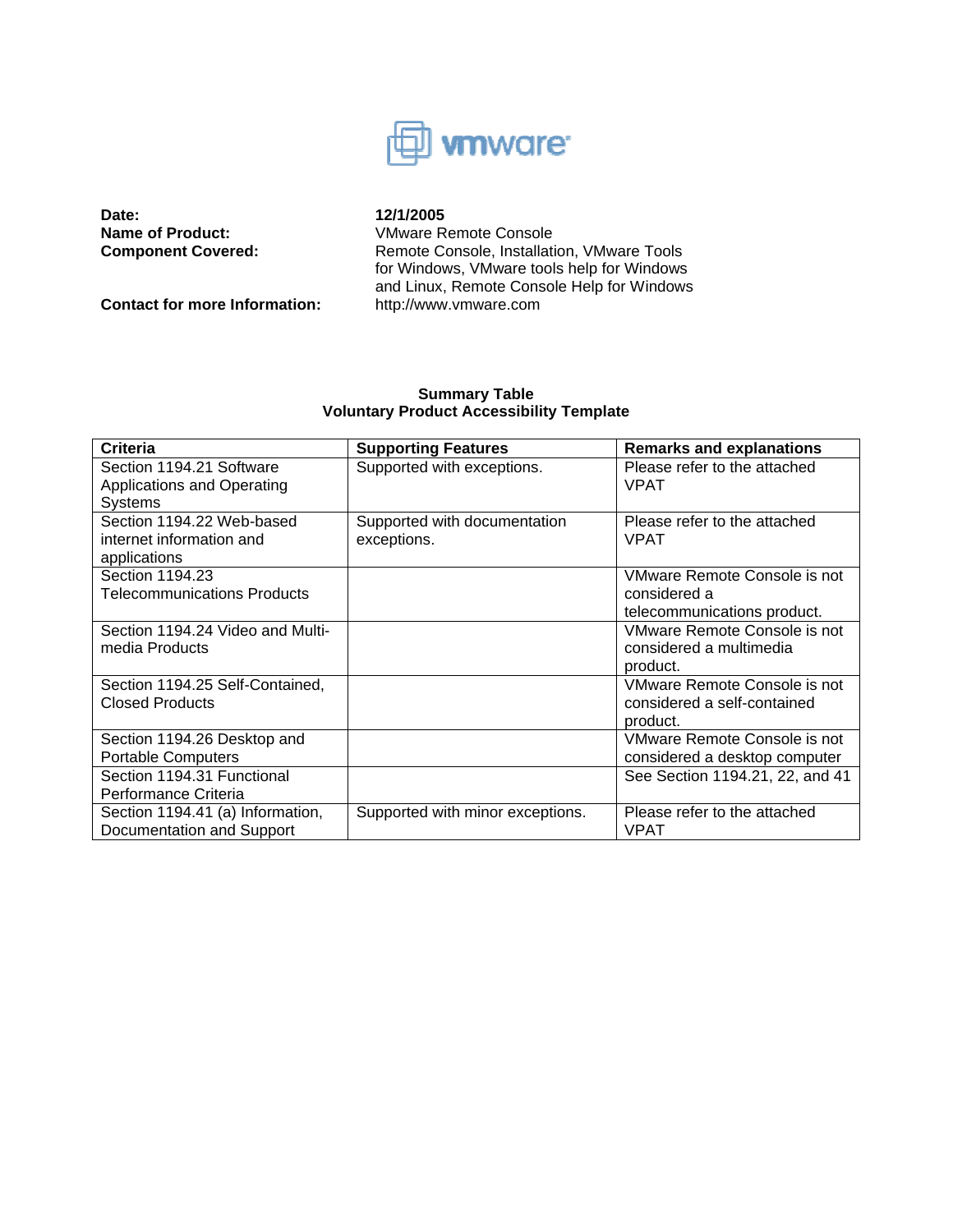## **Section 1194.21 Software Applications and Operating Systems - Detail Voluntary Product Accessibility Template**

| <b>Criteria</b>                                                                                                                                                                                                                                                                                                                                                                                                                                                                                                                                                                                         | <b>Supporting Features</b>      | <b>Remarks and explanations</b>                                                                                                                                                                                                                                                                                                                                                                                      |
|---------------------------------------------------------------------------------------------------------------------------------------------------------------------------------------------------------------------------------------------------------------------------------------------------------------------------------------------------------------------------------------------------------------------------------------------------------------------------------------------------------------------------------------------------------------------------------------------------------|---------------------------------|----------------------------------------------------------------------------------------------------------------------------------------------------------------------------------------------------------------------------------------------------------------------------------------------------------------------------------------------------------------------------------------------------------------------|
| (a) When software is designed to<br>run on a system that has a<br>keyboard, product functions shall<br>be executable from a keyboard<br>where the function itself or the<br>result of performing a function<br>can be discerned textually.                                                                                                                                                                                                                                                                                                                                                              | Supported with minor exceptions | The device list and user list<br>controls are not reachable via<br>keyboard.                                                                                                                                                                                                                                                                                                                                         |
| (b) Applications shall not disrupt<br>or disable activated features of<br>other products that are identified<br>as accessibility features, where<br>those features are developed and<br>documented according to<br>industry standards. Applications<br>also shall not disrupt or disable<br>activated features of any<br>operating system that are<br>identified as accessibility features<br>where the application<br>programming interface for those<br>accessibility features has been<br>documented by the manufacturer<br>of the operating system and is<br>available to the product<br>developer. | Supported with exceptions       | Audio is not support in ESX<br>server and thus is not<br>transmitted from the virtual OS to<br>the Remote Console. Many<br>screen readers rely on an audio<br>card to product text to speech.<br>Text to speech can also be sent<br>via serial port to an external<br>speech synthesizer. Speech<br>recognition requires an audio<br>card or USB support for an<br>external audio card and thus is<br>not supported. |
| (c) A well-defined on-screen<br>indication of the current focus<br>shall be provided that moves<br>among interactive interface<br>elements as the input focus<br>changes. The focus shall be<br>programmatically exposed so that<br>Assistive Technology can track<br>focus and focus changes.                                                                                                                                                                                                                                                                                                          | Supported                       |                                                                                                                                                                                                                                                                                                                                                                                                                      |
| (d) Sufficient information about a<br>user interface element including<br>the identity, operation and state<br>of the element shall be available<br>to Assistive Technology. When<br>an image represents a program<br>element, the information<br>conveyed by the image must also<br>be available in text.                                                                                                                                                                                                                                                                                              | Supported                       |                                                                                                                                                                                                                                                                                                                                                                                                                      |
| (e) When bitmap images are<br>used to identify controls, status<br>indicators, or other programmatic<br>elements, the meaning assigned<br>to those images shall be<br>consistent throughout an                                                                                                                                                                                                                                                                                                                                                                                                          | Supported                       |                                                                                                                                                                                                                                                                                                                                                                                                                      |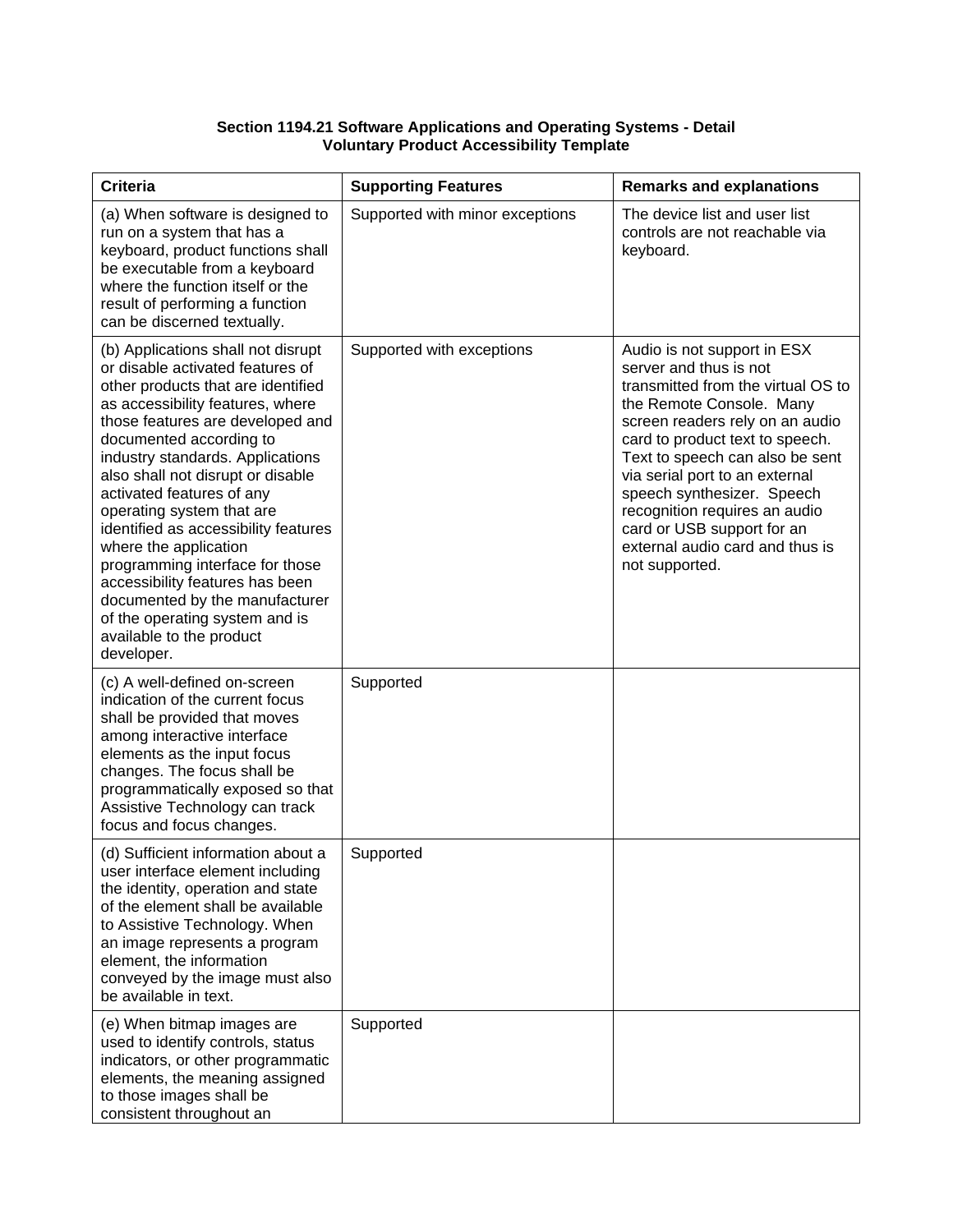| application's performance.                                                                                                                                                                                                                                          |                           |                                                                                                                                                                                                                                                                                                                    |
|---------------------------------------------------------------------------------------------------------------------------------------------------------------------------------------------------------------------------------------------------------------------|---------------------------|--------------------------------------------------------------------------------------------------------------------------------------------------------------------------------------------------------------------------------------------------------------------------------------------------------------------|
| (f) Textual information shall be<br>provided through operating<br>system functions for displaying<br>text. The minimum information<br>that shall be made available is<br>text content, text input caret<br>location, and text attributes.                           | Supported                 |                                                                                                                                                                                                                                                                                                                    |
| (g) Applications shall not override<br>user selected contrast and color<br>selections and other individual<br>display attributes.                                                                                                                                   | Supported with exceptions | The list box controls and status<br>line control in the Remote<br>Console do not follow color and<br>contrast settings. All other<br>controls in remote console follow<br>color and contrast settings. The<br>background color of some<br>installation screens do not follow<br>color/contrast settings in the OS. |
| (h) When animation is displayed,<br>the information shall be<br>displayable in at least one non-<br>animated presentation mode at<br>the option of the user.                                                                                                        | Not Applicable            |                                                                                                                                                                                                                                                                                                                    |
| (i) Color coding shall not be used<br>as the only means of conveying<br>information, indicating an action,<br>prompting a response, or<br>distinguishing a visual element.                                                                                          | Supported                 |                                                                                                                                                                                                                                                                                                                    |
| (j) When a product permits a user<br>to adjust color and contrast<br>settings, a variety of color<br>selections capable of producing a<br>range of contrast levels shall be<br>provided.                                                                            | Not Applicable            |                                                                                                                                                                                                                                                                                                                    |
| (k) Software shall not use<br>flashing or blinking text, objects,<br>or other elements having a flash<br>or blink frequency greater than 2<br>Hz and lower than 55 Hz.                                                                                              | Supported                 |                                                                                                                                                                                                                                                                                                                    |
| (I) When electronic forms are<br>used, the form shall allow people<br>using Assistive Technology to<br>access the information, field<br>elements, and functionality<br>required for completion and<br>submission of the form, including<br>all directions and cues. | Not Applicable            |                                                                                                                                                                                                                                                                                                                    |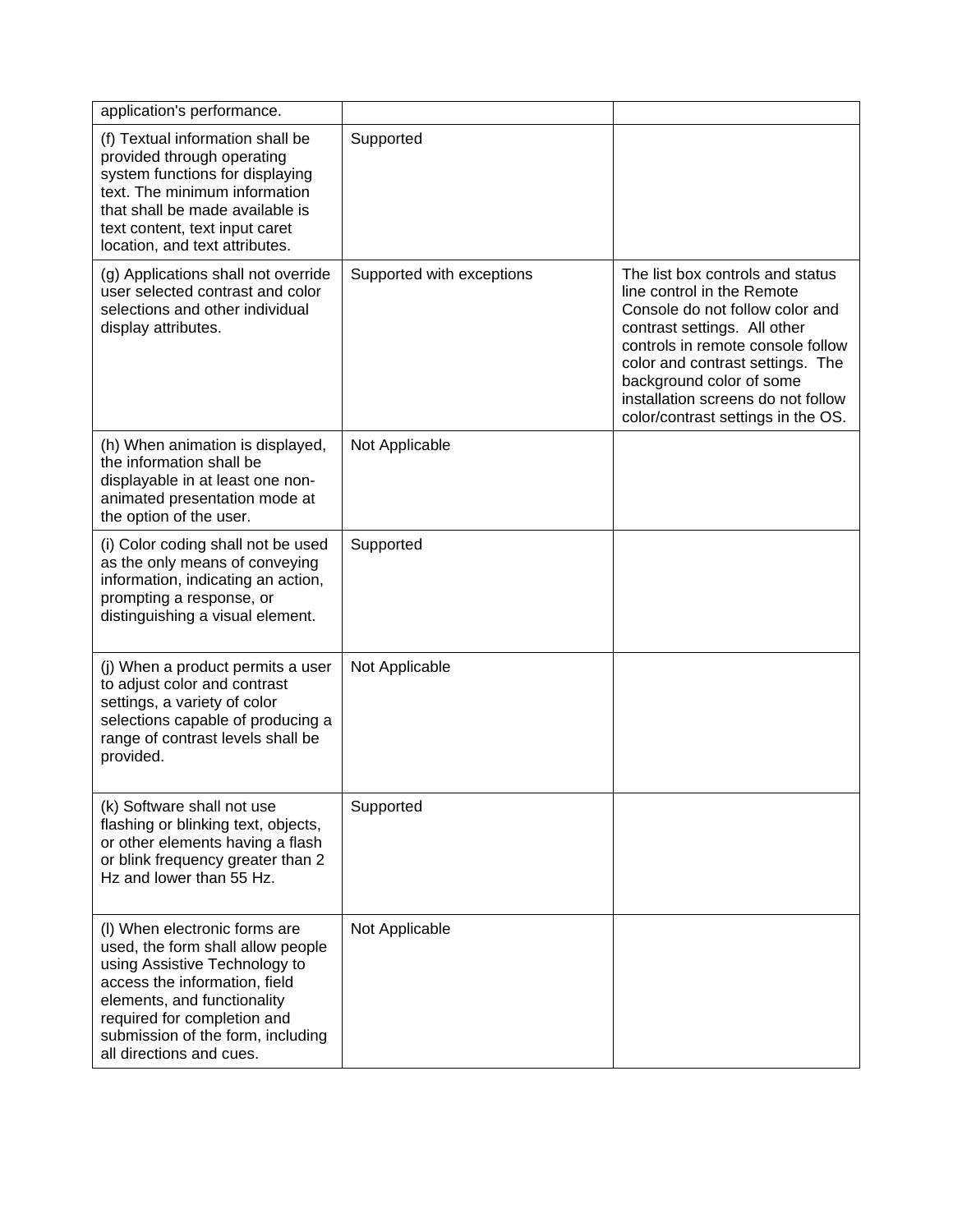#### **Section 1194.22 Web-based Internet information and applications - Detail Voluntary Product Accessibility Template**

| <b>Criteria</b>                                                                                                                                                                                                                                                                                                             | <b>Supporting Features</b> | <b>Remarks and explanations</b>                                         |
|-----------------------------------------------------------------------------------------------------------------------------------------------------------------------------------------------------------------------------------------------------------------------------------------------------------------------------|----------------------------|-------------------------------------------------------------------------|
| (a) A text equivalent for every<br>non-text element shall be<br>provided (e.g., via "alt",<br>"longdesc", or in element<br>content).                                                                                                                                                                                        | Support                    |                                                                         |
| (b) Equivalent alternatives for<br>any multimedia presentation<br>shall be synchronized with the<br>presentation.                                                                                                                                                                                                           | Not Applicable             |                                                                         |
| (c) Web pages shall be designed<br>so that all information conveyed<br>with color is also available<br>without color, for example from<br>context or markup.                                                                                                                                                                | Supported                  |                                                                         |
| (d) Documents shall be<br>organized so they are readable<br>without requiring an associated<br>style sheet.                                                                                                                                                                                                                 | Not Applicable             |                                                                         |
| (e) Redundant text links shall be<br>provided for each active region<br>of a server-side image map.                                                                                                                                                                                                                         | Not Applicable             |                                                                         |
| (f) Client-side image maps shall<br>be provided instead of server-<br>side image maps except where<br>the regions cannot be defined<br>with an available geometric<br>shape.                                                                                                                                                | Not Applicable             |                                                                         |
| (g) Row and column headers<br>shall be identified for data tables.                                                                                                                                                                                                                                                          | Not Supported              | Several tables in Remote<br>Console help are not marked up<br>properly. |
| (h) Markup shall be used to<br>associate data cells and header<br>cells for data tables that have<br>two or more logical levels of row<br>or column headers.                                                                                                                                                                | Support                    |                                                                         |
| (i) Frames shall be titled with text<br>that facilitates frame<br>identification and navigation                                                                                                                                                                                                                             | Not Supported              |                                                                         |
| (i) Pages shall be designed to<br>avoid causing the screen to<br>flicker with a frequency greater<br>than 2 Hz and lower than 55 Hz.                                                                                                                                                                                        | Supported                  |                                                                         |
| (k) A text-only page, with<br>equivalent information or<br>functionality, shall be provided to<br>make a web site comply with the<br>provisions of this part, when<br>compliance cannot be<br>accomplished in any other way.<br>The content of the text-only page<br>shall be updated whenever the<br>primary page changes. | Not Applicable             |                                                                         |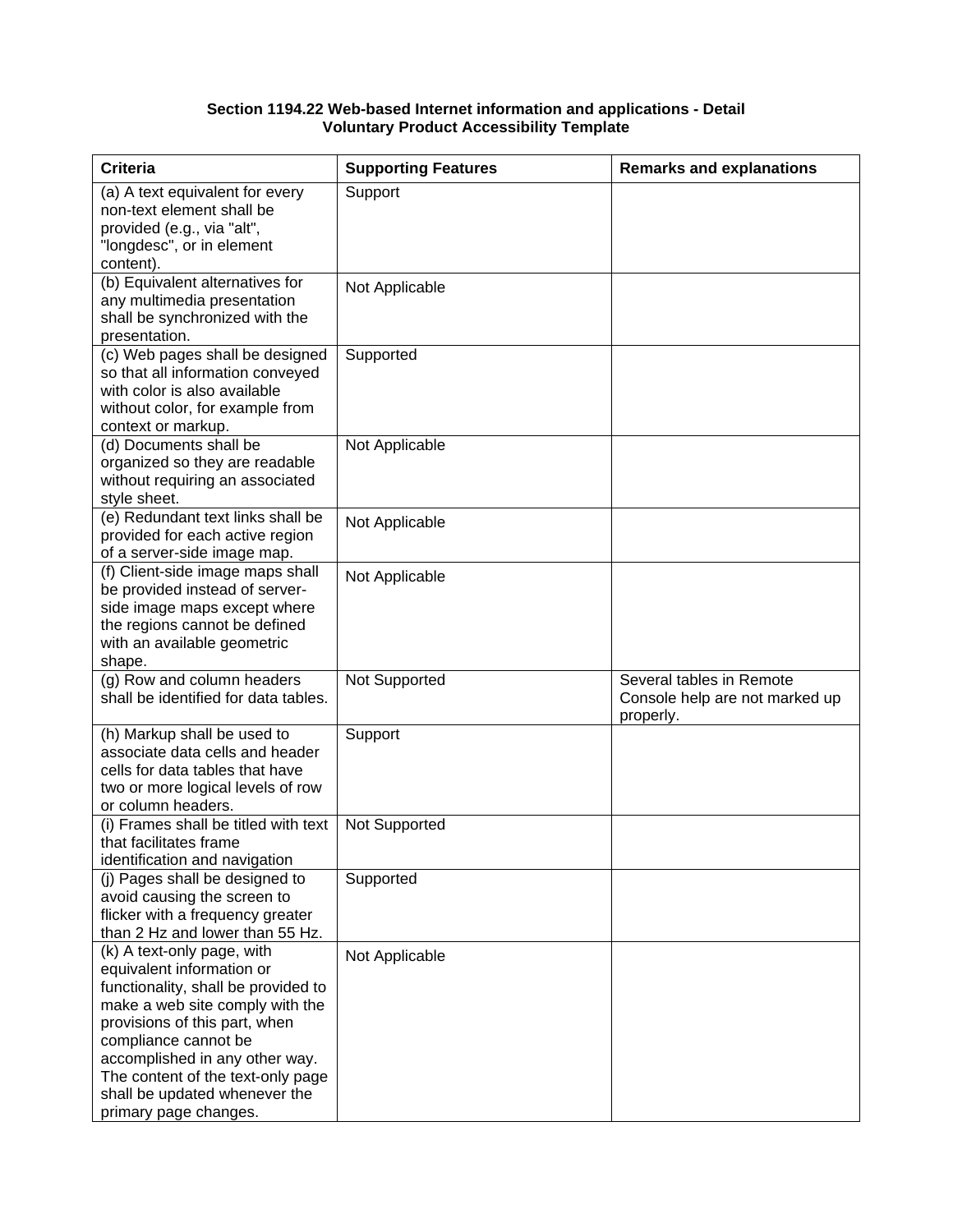| (I) When pages utilize scripting<br>languages to display content, or<br>to create interface elements, the<br>information provided by the<br>script shall be identified with<br>functional text that can be read<br>by Assistive Technology.                                                         | Not Applicable |  |
|-----------------------------------------------------------------------------------------------------------------------------------------------------------------------------------------------------------------------------------------------------------------------------------------------------|----------------|--|
| (m) When a web page requires<br>that an applet, plug-in or other<br>application be present on the<br>client system to interpret page<br>content, the page must provide a<br>link to a plug-in or applet that<br>complies with §1194.21(a)<br>through (I).                                           | Not Applicable |  |
| (n) When electronic forms are<br>designed to be completed on-<br>line, the form shall allow people<br>using Assistive Technology to<br>access the information, field<br>elements, and functionality<br>required for completion and<br>submission of the form, including<br>all directions and cues. | Not Applicable |  |
| (o) A method shall be provided<br>that permits users to skip<br>repetitive navigation links.                                                                                                                                                                                                        | Not Applicable |  |
| (p) When a timed response is<br>required, the user shall be<br>alerted and given sufficient time<br>to indicate more time is required.                                                                                                                                                              | Not Applicable |  |

# **Section 1194.31 Functional Performance Criteria - Detail Voluntary Product Accessibility Template**

| Criteria                                                                                                                                                                                                                                                                                                                               | <b>Supporting Features</b>                                                                                              | <b>Remarks and explanations</b>         |
|----------------------------------------------------------------------------------------------------------------------------------------------------------------------------------------------------------------------------------------------------------------------------------------------------------------------------------------|-------------------------------------------------------------------------------------------------------------------------|-----------------------------------------|
| (a) At least one mode of<br>operation and information<br>retrieval that does not require<br>user vision shall be provided, or<br>support for Assistive Technology<br>used by people who are blind or<br>visually impaired shall be<br>provided.                                                                                        | $\sqrt{0}$ Supported with exceptions:<br>Remote Console supports some<br>features for use with assistive<br>technology. | Exceptions noted in section<br>1194.21. |
| (b) At least one mode of<br>operation and information<br>retrieval that does not require<br>visual acuity greater than 20/70<br>shall be provided in audio and<br>enlarged print output working<br>together or independently, or<br>support for Assistive Technology<br>used by people who are visually<br>impaired shall be provided. | Supported                                                                                                               |                                         |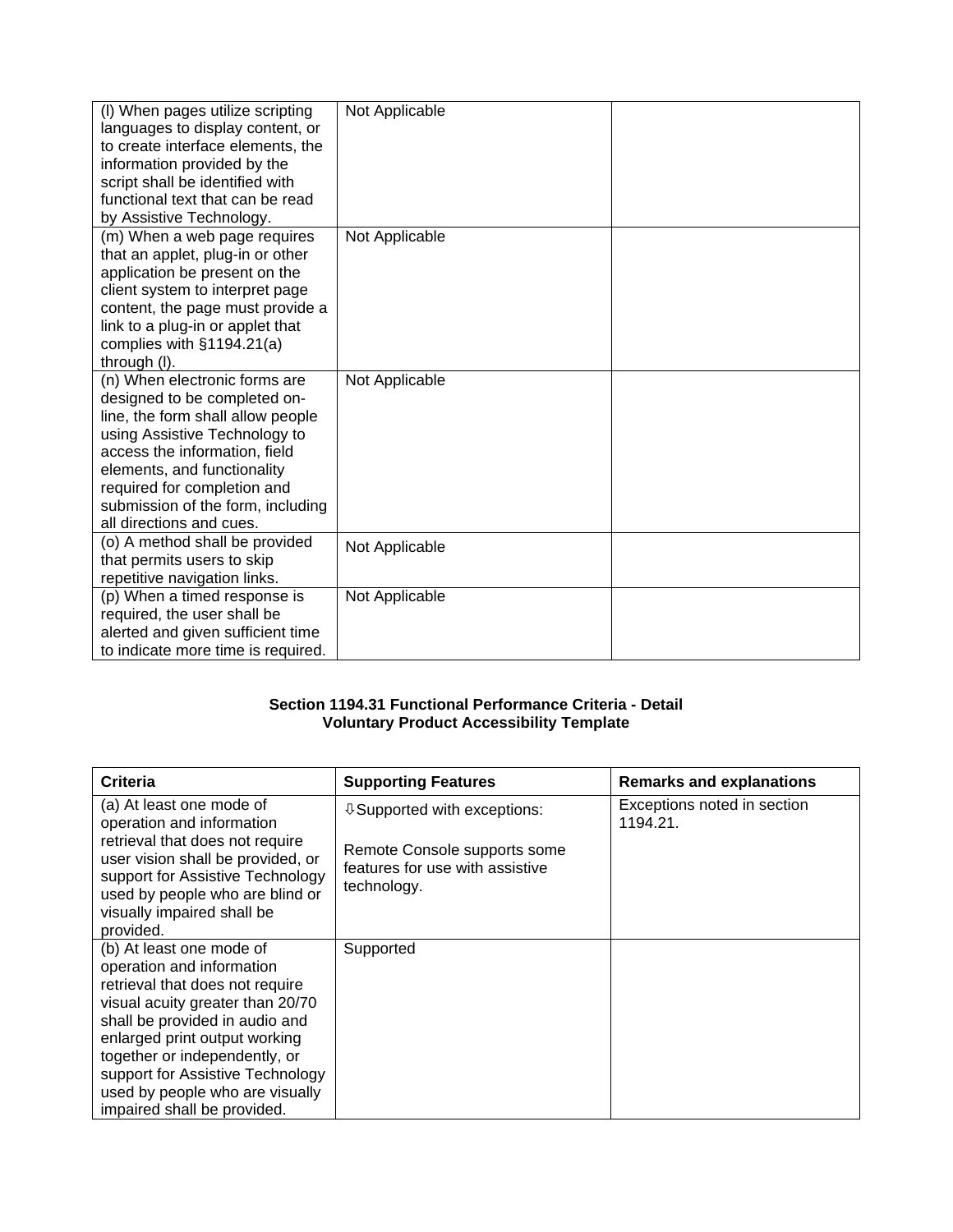| (c) At least one mode of<br>operation and information<br>retrieval that does not require<br>user hearing shall be provided,<br>or support for Assistive<br>Technology used by people who<br>are deaf or hard of hearing shall<br>be provided                    | Not Applicable |  |
|-----------------------------------------------------------------------------------------------------------------------------------------------------------------------------------------------------------------------------------------------------------------|----------------|--|
| (d) Where audio information is<br>important for the use of a<br>product, at least one mode of<br>operation and information<br>retrieval shall be provided in an<br>enhanced auditory fashion, or<br>support for assistive hearing<br>devices shall be provided. | Not Applicable |  |
| (e) At least one mode of<br>operation and information<br>retrieval that does not require<br>user speech shall be provided,<br>or support for Assistive<br>Technology used by people with<br>disabilities shall be provided.                                     | Not Applicable |  |
| (f) At least one mode of<br>operation and information<br>retrieval that does not require<br>fine motor control or<br>simultaneous actions and that is<br>operable with limited reach and<br>strength shall be provided.                                         | Supported      |  |